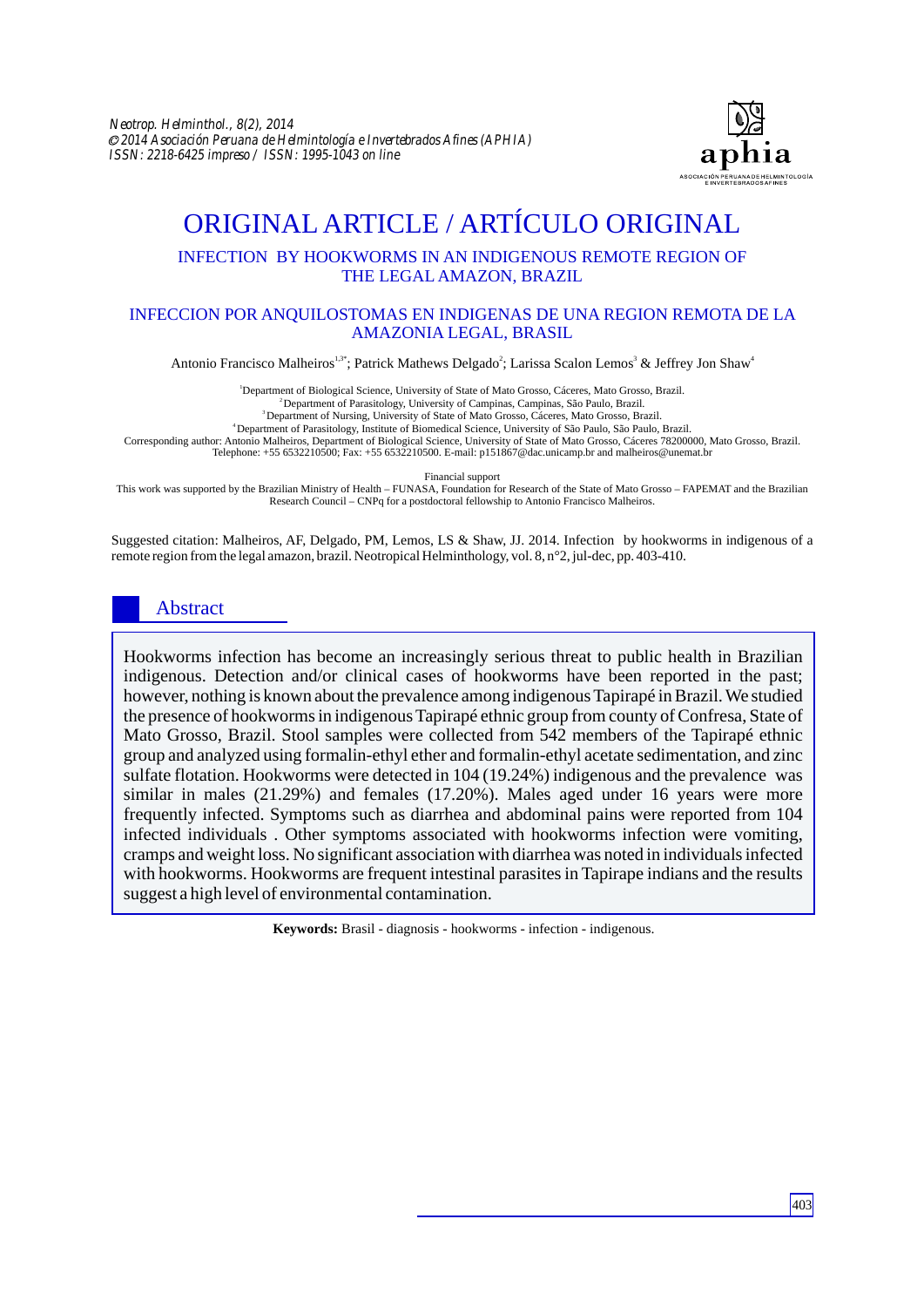## Resumen

La infección por anquilostomas se ha convertido en una amenaza cada vez más grave para la salud pública en los indígenas de Brasil. La detección y casos clínicos de anquilostomas se han informado en el pasado; sin embargo, no se sabe nada acerca de la ocurrencia entre los indígenas Tapirapé en el Brasil. El objetivo de este estudio fue determinar la presencia de anquilostomas en indígenas del grupo étnico Tapirapé, municipio de Confresa, Estado de Mato Grosso, Brasil. Las muestras de heces fueron colectadas de 542 miembros de la etnia Tapirapé y analizadas por las técnicas de sedimentación de formalina-éter y con formalina-acetato de etilo, y flotación de sulfato de zinc, con el fin de obtener un diagnóstico de anquilostomas. Los anquilostomas se detectaron en 104 (19,24 %) indígenas y la prevalencia fue similar en los hombres (21,29 %) y en las mujeres (17,20 %). Los varones menores de 16 años se han asociado con positividad. Una parte de los 104 individuos infectados, reportaron síntomas como diarrea y dolores abdominales. Otros síntomas asociados con la infección por parásitos intestinales fueron vómitos, calambres y pérdida de peso. No se encontró asociación significativa con la diarrea en los individuos infectados. Los anquilostomas son parásitos intestinales frecuentes en los indios Tapirapé y los resultados sugieren una contaminación elevada del ambiente en el que viven estos indígenas.

**Palabras clave:** Anquilostomas – Brasil – diagnóstico – infección - indígenas.

#### **INTRODUCTION**

Soil-transmitted helminths are a major global cause of morbidity and malnutrition. The World Health Organization (WHO) estimates that approximately 740 million of the world's population is affected by hookworms, resulting in 65.000 deaths annually, which are closely correlated to poverty, poor environmental hygiene and impoverished health services. Two species of hookworms commonly infect humans*, Ancylostoma duodenale* (Dubini, 1843) and *Necator americanus* (Stiles, 1902). *A. duodenale* predominates in the Middle East, North Africa and India, while *N. americanus* predominates in the Americas, Sub-Saharan Africa, Southeast Asia, China, and Indonesia (Georgiev, 2000; Neves *et al*., 2005).

Several studies of the health conditions among indigenous groups in Brazil have proven that the issue represents a growing challenge. The processes of colonization and expansion of the economic frontiers has been accompanied by significant deterioration of the health conditions of the indigenous people, thereby leading to degrees of depopulation (Riveiro, 1956; Neves *et al*., 2005; Bóia *et al*., 2009). Within the epidemiological profile of these processes, strong presence of parasitic diseases has historically been denoted (Santos *et al*., 1995; Bóia *et al*., 2009; Palhano-Silva *et al*., 2009). The aim of this study was to determine the presence of hookworms in 542 indigenous Tapirapé ethnic group from Confresa, State of Mato Grosso (western Brazil), the region with the highest number of indigenous groups in Brazil.

#### **MATERIALS AND METHODS**

#### *Study site and Population*

The study was carried out in the Tapirapé community, situated 30 km from the Confresa municipality, State of Mato Grosso, Brazil. The indigenous reserve is located in Legal Amazonia and inhabited by 542 members of the Tapirapé ethnic group. The members of this tribe have many free roaming animals including dogs, cats, chickens, and pigs. The principal source of protein for this population is derived from fishing and hunting animals such as the paca (*Cuniculus paca* (Linnaeus, 1766)), agouti (*Dasyprocta punctata* Gray, 1842), anteater (*Tamandua tetradactyla* (Linnaeus, 1758)),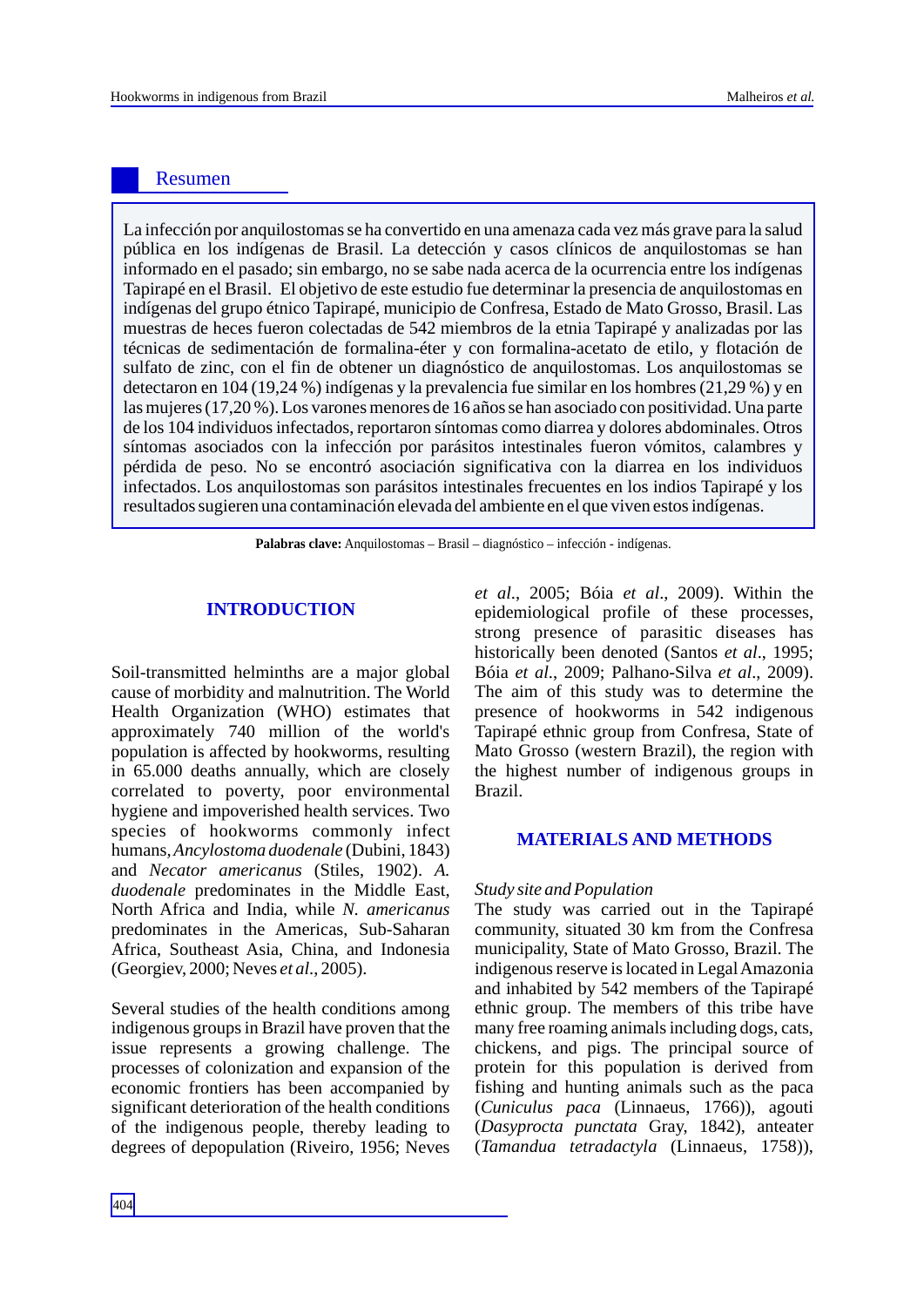tortoise (*Chelonoidis denticulata* ( 1766)), capuchin monkey (*Cebus capucinus*  (Linnaeus, 1758)), deer (*Mazama americana*  (Erxleben, 1777)), armadillo (*Priodontes maximus* (Kerr, 1792)), tapir (*Tapirus terrestris*  (Linnaeus, 1758)), mallard (*Anas platyrhynchos*  Linnaeus, 1758), and curassow (*Crax globulosa*  Spix, 1825). Piped water is drawn from nearby rivers and is delivered to every household, but it is neither filtered nor chlorinated. There is a general lack of adequate sanitation; only one public latrine is available for the entire village; however, this latrine is not used by all the villagers. The Tapirapé indigenous population lives in houses at ground level (Fig. 1). The people of this village speak their own native language and Portugues. Their children do not attend schools and do not wear shoes.

A total of 542 stool samples (279 from females and 263 from males) were collected during January 2009 to July 2011. These collection times thus occurred in each of the two main climatic seasons in the Amazon region (dry and raining season).

#### *Laboratory Analyses*

The fecal concentrates were obtained by techniques of formalin-ethyl ether and formalinethyl acetate sedimentation, and zinc sulfate flotation (Truant *et al*., 1981; Malheiros *et al*., 2011; Malheiros *et al*., 2014) and were examined by light microscopy (x400). The consistency (form, softness, loose, and watery) of all fecal samples was noted on collection. Demographic data and clinical information were recorded for all members of the tribe. At the end of each collection, the indigenous received medication by health workers (Mebendazole oral doses of 100 mg every 12 h during 3 days).

#### *Statistical Analyses*

The association of presence of hookworms eggs with age (young or adult), gender (male or female) and diarrhea was analyzed using Pearson's chi-square test and Fisher's exact tests. Differences were considered statistically significant when p? 0.05. Statistical analyses were performed using SPSS 15.0 (Statistical Package for Social Science (SPSS) Inc.).

#### $Ethical$ *considerations*

The research was approved by the Ethics Committee of the Institute of Biomedical Sciences of the University of São Paulo, and consent was obtained from all human adult participants and from parents or legal guardians of minors, according to National Committee for Ethics in Research (CONEP-120/2008).

#### **RESULTS**

In the present study, 542 individuals from six indigenous villages were enrolled of whom 104 (19.24%) were positive for hookworms based on microscopy of fecal concentrates (Table 1, Fig. 2).

The relationship between gender of the host and hookworms infection was calculated and the prevalence was similar in males (21.29%, 56/263) and in females (17.20%, 48/279) (p=0.56) (table 1). Infection was more common in children (61.44%) than in adults (2.57%) and was often found within family. Males being under 16 years of age were associated with positivity for hookworms (p ? 0.001) (Table 1).

For a total of 104 individuals infected with hookworms, symptoms such as diarrhea and abdominal pains were reported. No significant association with diarrhea was noted in individuals infected with hookworms  $(p= 0.42)$ . The mayority of hookworms infected indigenous were mono-infected (85.58% 89/104). Co-infection with other helminths was 14.42% (15/104) and included: *Ascaris lumbricoides* (n=8), *Trichuris trichiura* (n=6) and *Taenia* sp. (n=1).

From the collected samples, it was noticeable that hookworms were more prevalent in the dry season (67.31%), than in the raining season (32.69%). Seventy-one children (79.79%) acquired infection of hookworms at least once during the dry season; while in the raining season 19 were infected (20.21%). Hookworm was detected during each sampling throughout the study period.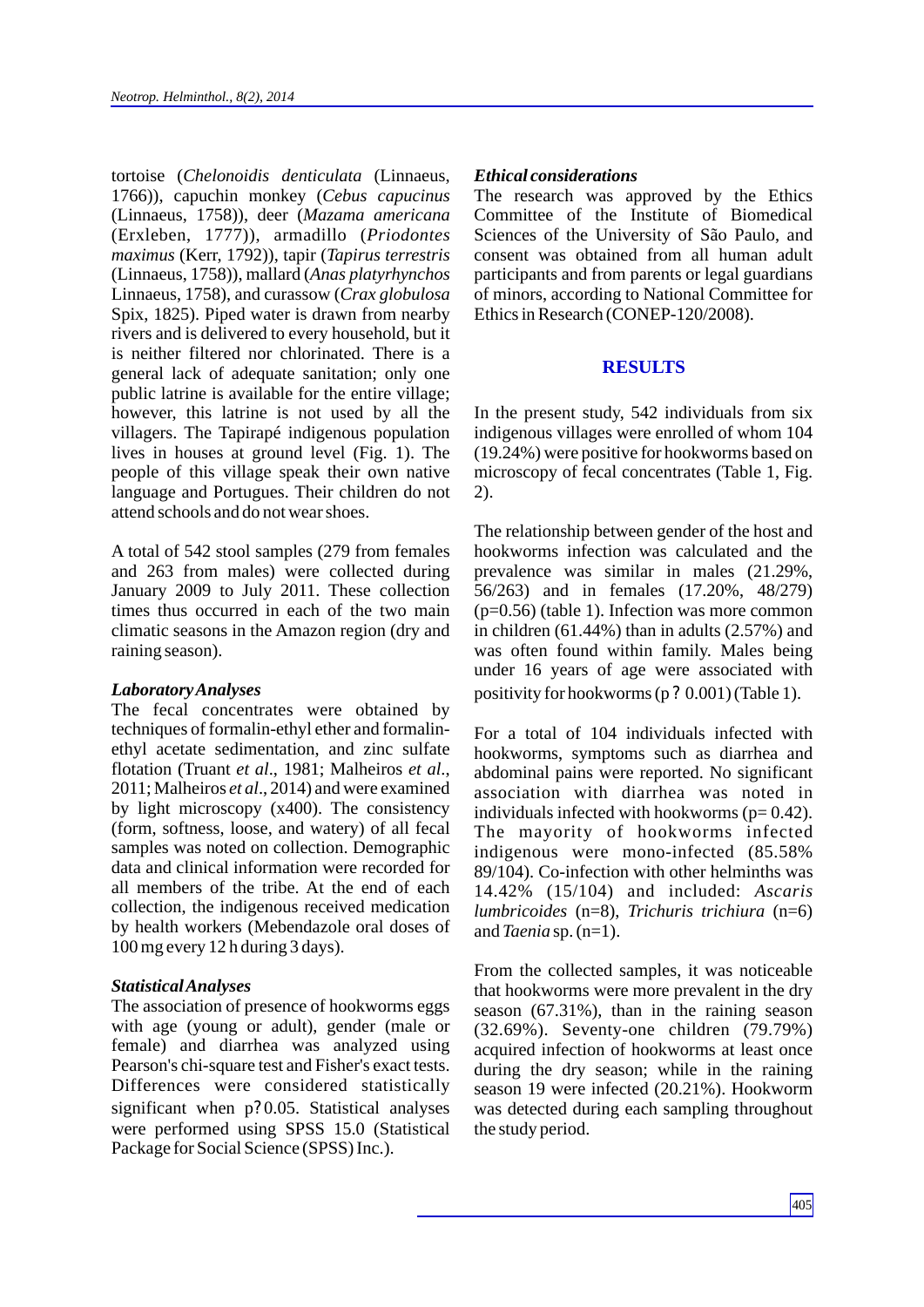

**Figure 1.** Raised dwelling of indigenous Tapirapé, Brazil.



**Figure 2**. Egg of hookworm examined in fecal concentrates observed by light microscopy (x400) (Scale bar spans 10µm).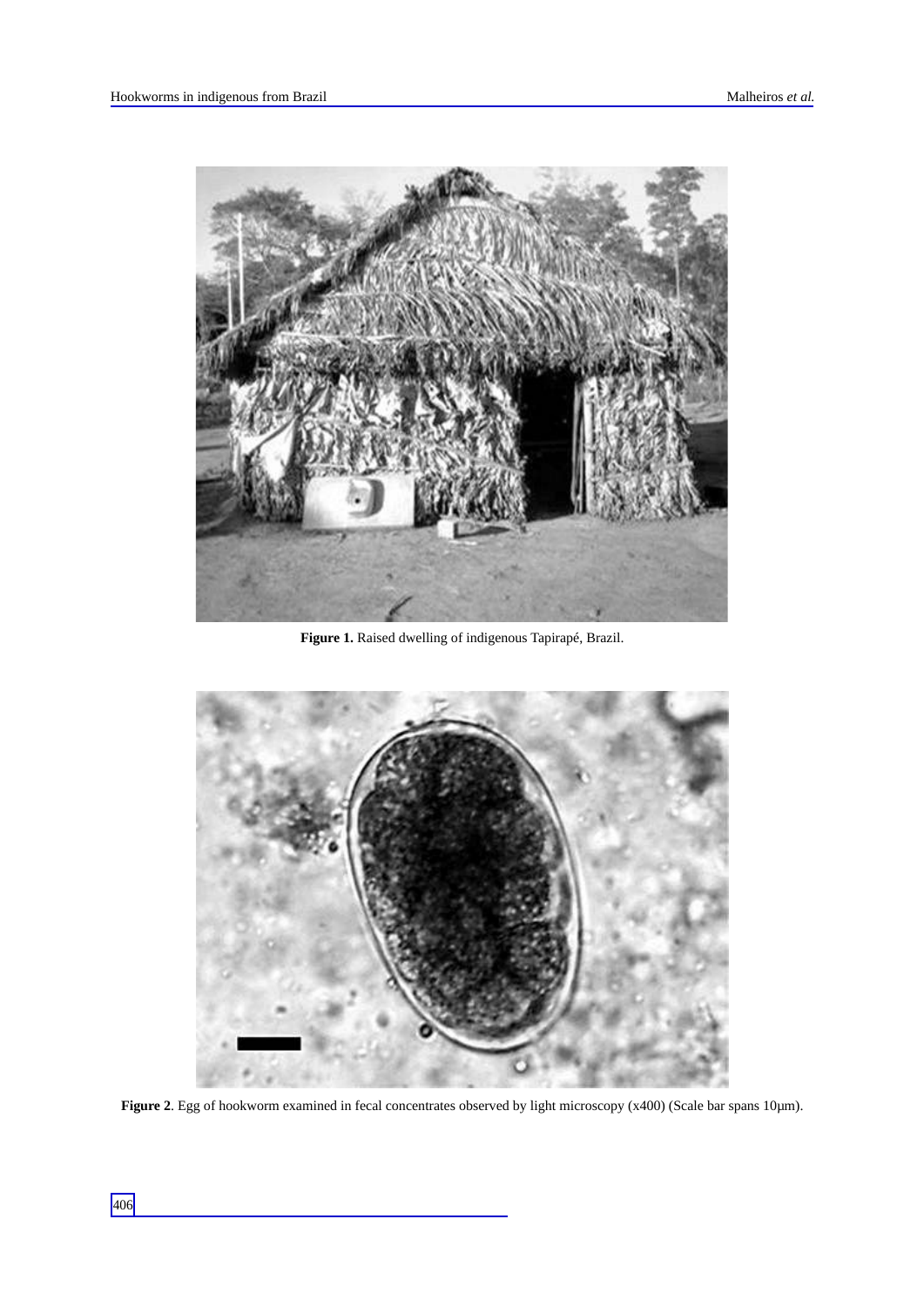| Variable      | Individuals examined | hookworms |       |            |  |
|---------------|----------------------|-----------|-------|------------|--|
|               |                      | Positive  | %     | p value    |  |
| <b>Gender</b> |                      |           |       |            |  |
| Females       | 279                  | 48        | 17.20 | <b>NS</b>  |  |
| Males         | 263                  | 56        | 21.29 |            |  |
| Age (years)   |                      |           |       |            |  |
| $3-16$        | 153                  | 94        | 61.44 | $70.001^a$ |  |
| 717           | 389                  | 10        | 2.57  |            |  |
| <b>Total</b>  | 542                  | 104       | 19.24 |            |  |

**Table 1.**Prevalence of hookworms in members of the indigenous Tapirapé ethnic group from the Brazilian Amazon.

NS: not significant. $^{a}p$  ?0.001.

#### **DISCUSSION**

Understanding the epidemiology of hookworms infection in isolated indigenous communities is important in designing effective strategies to combat this neglected tropical disease. This study reports, for the first time, the presence of hookworms in members of the Tapirapé ethnic group. The diagnosis by microscopic examination used here is traditionally used for the diagnosis of parasitic infections. In the same manner, multiple sampling, as well as speciesspecific concentration and staining methods are all employed to enhance the sensitivity and specificity of the detection of different parasite species (Supali *et al*., 2010). Although, difficulties in differentiating to the species level using microscopy can result in an inaccurate picture of a disease, such as the differentiation between the hookworm species. Given this context, multiplex real-time PCR assay is highly recommended for the simultaneous detection and quantification of *A. duodenale* and *N. americanus* DNA in feacal samples (Haque *et al*., 1998; Verweij *et al*., 2007; Supali *et al*., 2010). This assay proved to be specific (100%) and sensitive (100%), for the detection of *A. duodenale* and *N. americanus* respectively. However, this tecnique has some disadventagens; it is technically complex, time consuming, and expensive (Haque *et al*., 1998).

The resulting prevalence in our study, was similar to other studies in Brazilian indigenous groups (Santos *et al*., 1995; Miranda *et al*., 1999; Bóia *et al*., 2009; Palhano-Silva *et al*., 2009) and similar to studies in other developing countries (French Guiana and Panamá ) (Carne *et al*., 2002; Halpenny *et al*., 2013). The fact of the similarity in prevalence could be related to a number of factors such as poor hygiene, inadequate sanitation, water intake that was neither filtered nor chlorinated, lack of shoes, low education, low socioeconomic status which are prevalent in communities indigenous and in rural zones isolated (Bethony *et al*., 2006; Steinman *et al*., 2006; Ziegelbauer *et al*., 2012; Briones *et al*., 2013; Souza *et al*., 2013). Another important factor which affects the prevalence of hookworms is the habit of defecating in and around the habitation. The indigenous Tapirapé tends to live in houses at ground level and during the raining season eggs and larvas of helminths can be carried by rainwater into houses (Wongstitwilairoong *et al*., 2007; Briones *et al*., 2013). The eggs may remain in the houses for several days or months, reaching infective stages, thus children and adults indigenous can be constantly infected. According Briones *et al.* (2013) difference in housing design may contribute to the infection by helminths. Furthermore, The indigenous population that lives in houses on stilts would be less prone to infections by helminths when compared that live in houses at ground level (Briones *et al*., 2013).

In our study, the absence of statistical difference of infection between males and females is similar to other studies in Brazilian indigenous (Santos *et al*., 1995; Miranda *et al*., 1999; Bóia *et al*., 2009; Palhano-Silva *et al*., 2009). This fact is related to both gender are exposed to the same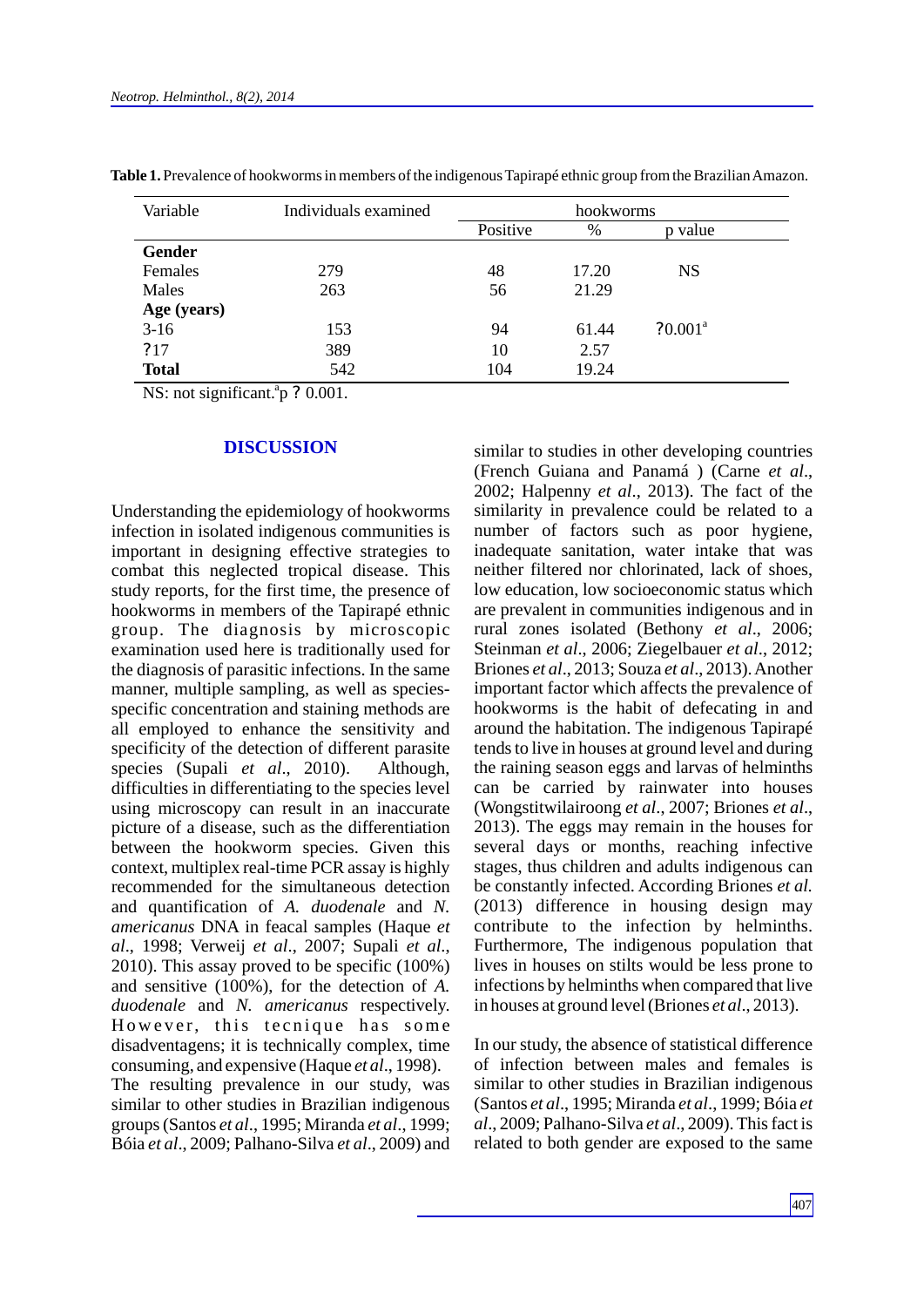impoverished conditions. However, we found that the Infection was more common in children than in adults. It is known that children are more susceptible to infection by parasites as compared to young and elderly humans. Indeed, studies in indigenous populations have highlighted a factor possibly involved in greater transmission of hookworms in children, that is the absence of the use of footwear for most of them allowing greater contact with soil containing infective forms (Carne *et al*., 2002; Briones *et al*., 2013).

Likewise, environmental factors must be considered. Indeed, hookworms are predominantly transmitted in tropical and subtropical regions of the world. The climate in the region is tropical humid with average annual temperature of 28.6°C, high humidity of 85%, and sandy soil of the region favor the development and maintenance of infective stages of these parasites. In the present study, the largest number of hookworms cases were observed bethween the months that corresponding the end of the rainy season (April) and early dry season (May to July). However, hookworm was detected during each sampling throughout the study period which is in accordance with previous studies that reported presence of hookworms and others intestinal parasites throughout all seasons (Siwila *et al*., 2011; Malheiros *et al*., 2011; Malheiros *et al*., 2014).

Hookworm infection is generally considered to be asymptomatic, silent and insidious (Georgiev, 2000; Neves *et al*., 2005). There are general some symptoms that an individual may experience soon after infection. Indeed, a high worm burden can lead to marked eosinophilia. In the present study, some symptoms such as diarrhea and abdominal pains were observed, however, not was measured the eosinophilia in the indigenous infected with hookworms, however, eosinophil count in the peripheral blood is highly recommended. Our study measured the presence or absence of hookworms infection in individuals. There was no attempt to quantify the burden of infection in individuals or assess individual propensity to infection. These issues will be addressed once

deworming and follow-up monitoring programs be established in the ethnic group Tapirapé.

We found that the indigenous communities have a moderate prevalence of hookworms and is a frequent intestinal parasite in members of the indigenous Tapirapé. The transmission of the parasites is related with impoverished living conditions. Likewise, a lack of fecal hygiene and the habit of walking barefoot are widespread in the unchanging Amazonian environment and contribute to this phenomenon.

## **ACKNOWLEDGMENTS**

The authors thank the Brazilian Ministry of Health, Foundation for Research of the State of Mato Grosso-FAPEMAT and the Brazilian Research Council-CNPq for research funding. The authors thank Dr. Omar Mertins for reviewing this manuscript.

## **BIBLIOGRAPHIC REFERENCES**

- Bethony, J, Brooker, S, Albonico, M, Geiger, SM, Loukas, A, Diemert, D & Hotez, PJ. 2006. *Soil-transmitted helminth infections: ascariasis, trichuriasis, and hookworm.* The Lancet, vol. 367, pp. 1521–1532.
- Bóia, MN, Carvalho-Costa, FA, Campos, FS, Porras-Pedroza, BE, Faria, EC, Magalhães, GAP & Da Silva, IM. 2009. *Tuberculosis and intestinal parasitism among indigenous people in the Brazilian Amazon.* Revista de Saúde Pública, vol. 43, pp. 1-3.
- Briones, CC, Torres, HZ, Canales, M, Stamato, CM, O'Riordan, TG & Terashima & A. 2013. *Differences in prevalence of geohelminth infections between indigenous and settler populations in a remote Amazonian region of Peru.* Tropical Medicine & International Health, vol. 18, pp. 615–618.

Carne, B, Motard, A, Bau, P, Day, C, Aznar, C &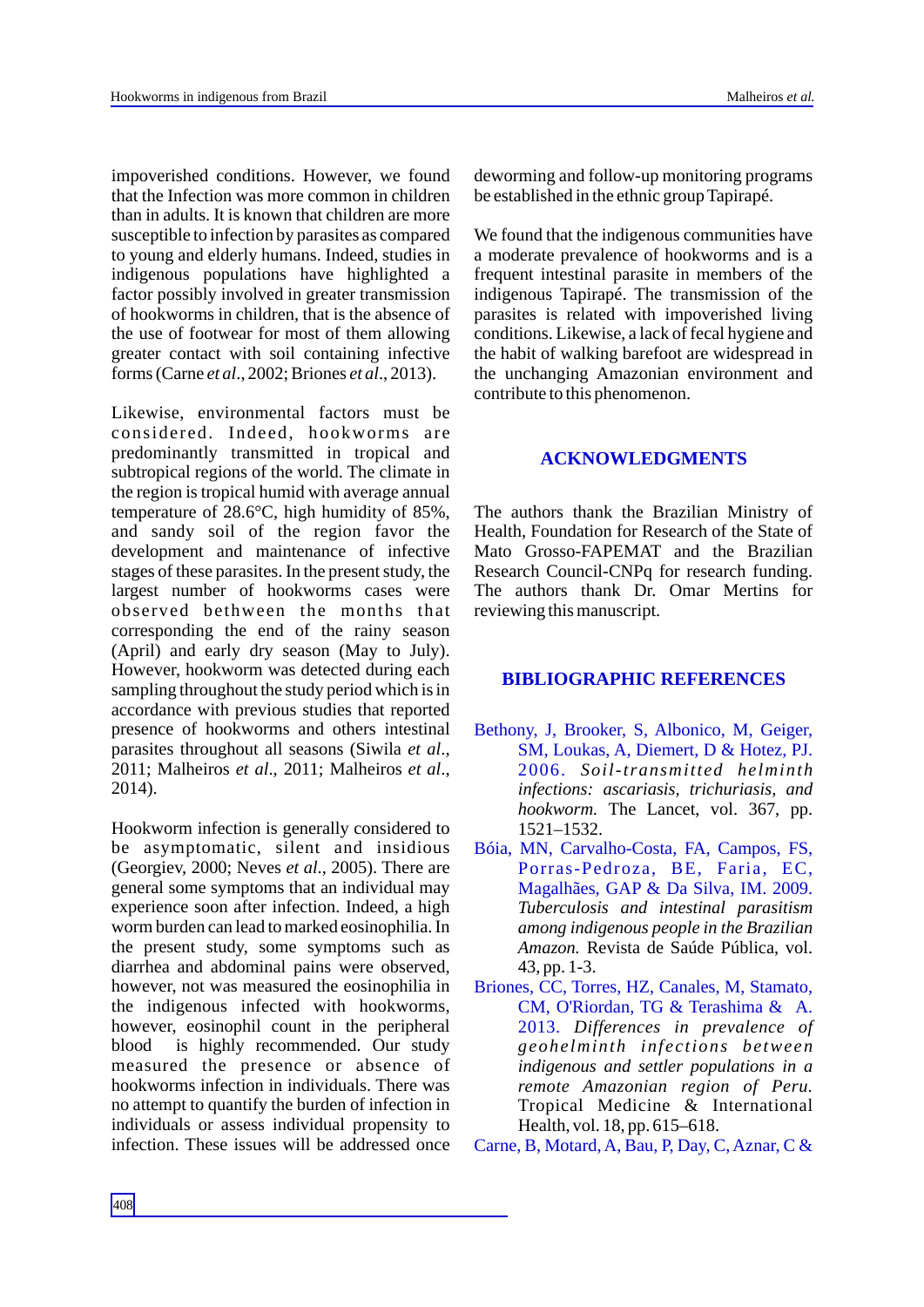Moreu, B. 2002. *Intestinal parasitoses among Wayampi Indians from French Guiana.* Parasite, vol. 9, pp.167-174.

- Georgiev, VS. 2000. *Necatoriasis: treatment and developmental therapeutics*. Expert Opinion on Investigational Drugs, vol. 9, pp.1065–1078.
- Halpenny, CM, Paller, C, Koski, KG, Valde´s, VE & Scott, ME. 2013. *Regional, household and individual factors that influence soil transmitted helminth reinfection dynamics in preschool children from rural indigenous Panamá.* PLoS Neglected Tropical Diseases, vol. 7, e2070, pp. 1-11.
- Haque, R, Ali, IK, Akther, S & Petri, Jr WA. 1998. *Comparison of PCR, Isoenzyme analysis, and antigen detection for diagnosis of* Entamoeba histolytica *infection.* Journal of Clinical Microbiology, vol. 36, pp. 449-452.
- Malheiros, AF, Stensvold, RC, Graham, CC, Braga, GB & Shaw, JJ. 2011. *Molecular characterization of* Blastocystis *obtained from members of the Indigenous Tapirapé ethnic group from the Brazilian Amazon region, Brazil.* The American Journal of Tropical Medicine and Hygiene, vol. 85, pp.1050-1053.
- Malheiros, AF, Mathews, PD, Scalon, LL, Braga, GB & Shaw, J.J. 2014. *Prevalence of* Hymenolepis nana *in indigenous Tapirapé ethnic group from the Brazilian Amazon.*American Journal of Biomedical Research, vol. 2, pp.16-18.
- Miranda, RA, Xavier, FB, Nascimento, JRL & Menezes, RC. 1999. *Prevalence of intestinal parasitism in Tembé tribe indian settlements, Brazilian Eastern Amazon.*  Revista da Sociedade Brasileira de Medicina Tropical, vol. 32, pp. 389-393.
- Neves, DP, Mello, AL, Vitor, RWA & Linardi, PM. 2005. *Parasitologia Humana*. pp. 264 2<sup>nd</sup> ed. São Paulo: Ed. Atheneu.
- Palhano-Silva, CS, Araújo, JG, Lourenço, AEP, Bastos, OMP, Santos, RV & Coimbra, CEA. 2009. *Intestinal parasitic infection in the Suruí Indians, Brazilian Amazon.* Interciencia, vol. 34, pp. 259-264.

Ribeiro, D. 1956. *Conviviality and*

*contamination. Dissociative effects of population due to epidemics in indigenous groups*. Sociologia, vol. 18, pp. 3-50.

- *Intestinal parasitism in the*  JP. 1995. *Xavánte Indians, central Brazil.* Revista do Instituto de Medicina Tropical São Paulo, vol. 37, pp.15-18. Santos, RV, Coimbra, CE, Flowers, NM & Silva,
- Olsen, A. 2011. Seasonal prevalence and *incidence of* Cryptosporidium *spp. and*  Giardia duodenalis *and associated diarrhoea in children attending preschool in Kafue, Zambia.* Transactions of the Royal Society of Tropical Medicine and Hygiene, vol. 105, pp.102-108. Siwila, J, Phiri, IGK, Enemark, HL, Nchito, M &
- *Human infection by Trichostrongylus spp. in residents of urban areas of Salvador city, Bahia, Brazil.*Biomédica, vol. 33, pp. 439-445. Souza, RP, Souza, JN, Menezes, JF, Alcântara, LM, Soares, NM & Aquino, TC. 2013.
- Utzinger, J. 2006. Schistosomiasis and *water resources development: systematic review, meta-analysis, and estimates of people at risk.* The Lancet Infectious Diseases, vol.6, pp. 411–425. Steinmann, P, Keiser, J, Bos, R, Tanner, M &
- *Polyparasitism*  Yazdanbakhsh M. 2010. *and its impact on the immune system.*  International Journal for Parasitology, vol. 40, pp. 1171–1176. Supali, T, Verweij, JJ, Aprilianto, EW, Djuardi, Y, Hamid, F, Kaisar, MMM, Wammes, LJ, Lieshout, LV, Luty, AJF, Sartono, E &
- *Comparison of formalin-ethyl ether*  1981. *sedimentation, formalin-ethyl acetate sedimentation and zinc sulfate flotation techniques for detection of intestinal parasites.* Journal of Clinical Microbiology, vol. 13, pp. 882-884. Truant, AL, Elliott, SH, Kelly, MT & Smith, JH.
- *S i m u l t a n e o u s d e t e c t i o n a n d q u a n tifi c a ti o n o f* An c y l o st oma duodenale*,* Necator americanus*, and* Oesophagostomum bifurcum *in fecal samples using multiplex real-time PCR.* The American Journal of Tropical Verweij, JJ, Brienen, EA, Ziem, J, Yelifari, L, Polderman, AM & Lieshout, VL. 2007.